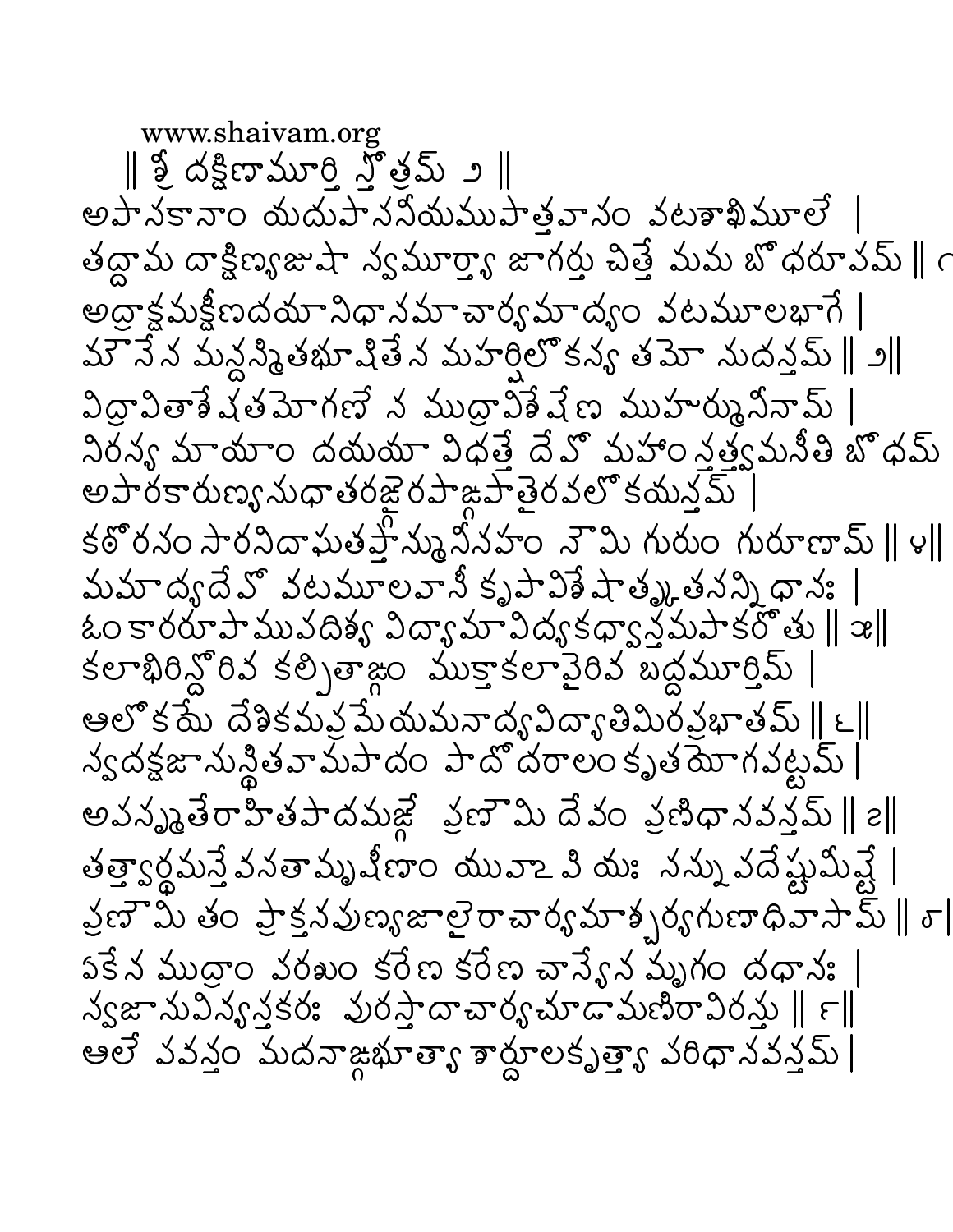ఆలో కమే కఞ్చన దేశికే న్దమజ్ఞానవారాకరబాడవాగ్ని మ్ || ౧౦|| చారున్నిత నొమకలావతం నం విణాధరం వ్యక్తజటాకలావమ్ | ఉపానతే కేచన మోగినస్వాముపాత్రనాదానుభవప్రమోదమ్ || ౧౧|| ఉపానతే యం మునయః ఖకాద్యా నిరాశిష్ నిర్మమతాధివాసాః | తం దక్షిణామూర్తితనుం మహేశముపాన్మహే మోహమహార్తిశాస్త్రె ∥ ౧౨ కాన్తాగి నిన్థితకున్లకన్లలవవుర్నగ్రోధమూలే వన -ဘၤ့လဴးတားသွယ္မွန္မွာ မွန္မွတ္ေပးဆုတ္ေလ ၁၀ ႏွာ သတ္ယားေနအဲႏွ మోహధ్వాన్నిఖేదనం విరచయన్ృధేన తత్తాదృశా దే వన్త్యమనీతి బొధయతు మాం ముద్రావతా పాణినా || ౧౩|| అగౌరగాతైరలలాటనేతైరశాన్త్ర షైరభుజఙ్ఞభూవైః అబొధముదైరనపాన్త్ర పెద్దరూ గ్లక్షామైరమరేరలం నః || ౧౪|| దైవతాని కతి నన్తి చావనౌ వైవ తాని మననొ మతాని పేు | దక్షితం జడధియామనుగ్రహే దక్షిణాభిముఖమేవ దైవతమ్ || ౧ఇ|| ముదితాయ ముగ్గశశినావతం నిసే భనితావలే వరమణీయమూర్త్రమే | జగదిన్దజాలరచనావటియనే మహనే నమోఽ స్తు వటమూలవానినే || ౧ వ్యాలమ్బీమీః వరితో జటాభిః కలావశేషేణ కలాధరేణ | నశ్యల్లలాటే న ముఖే మ్లవా చ వ్రకాశనే చేతని నిర్మలానామ్ || ౧౭|| ఉపానకానాం త్వముమానహాయః వూర్ణేన్లుఖావం వ్రకటీకరోషి | ఉఅదద్య తే దర్శనమాత్రతో పేు ద్రవత్యహో మాననచన్ధకాన్తః ∥ం్| యన్తే వ్రవన్నా మనునన్ధధానో మూర్తిం ముదా ముగ్ధ్భూజ్ని మౌలే ః |